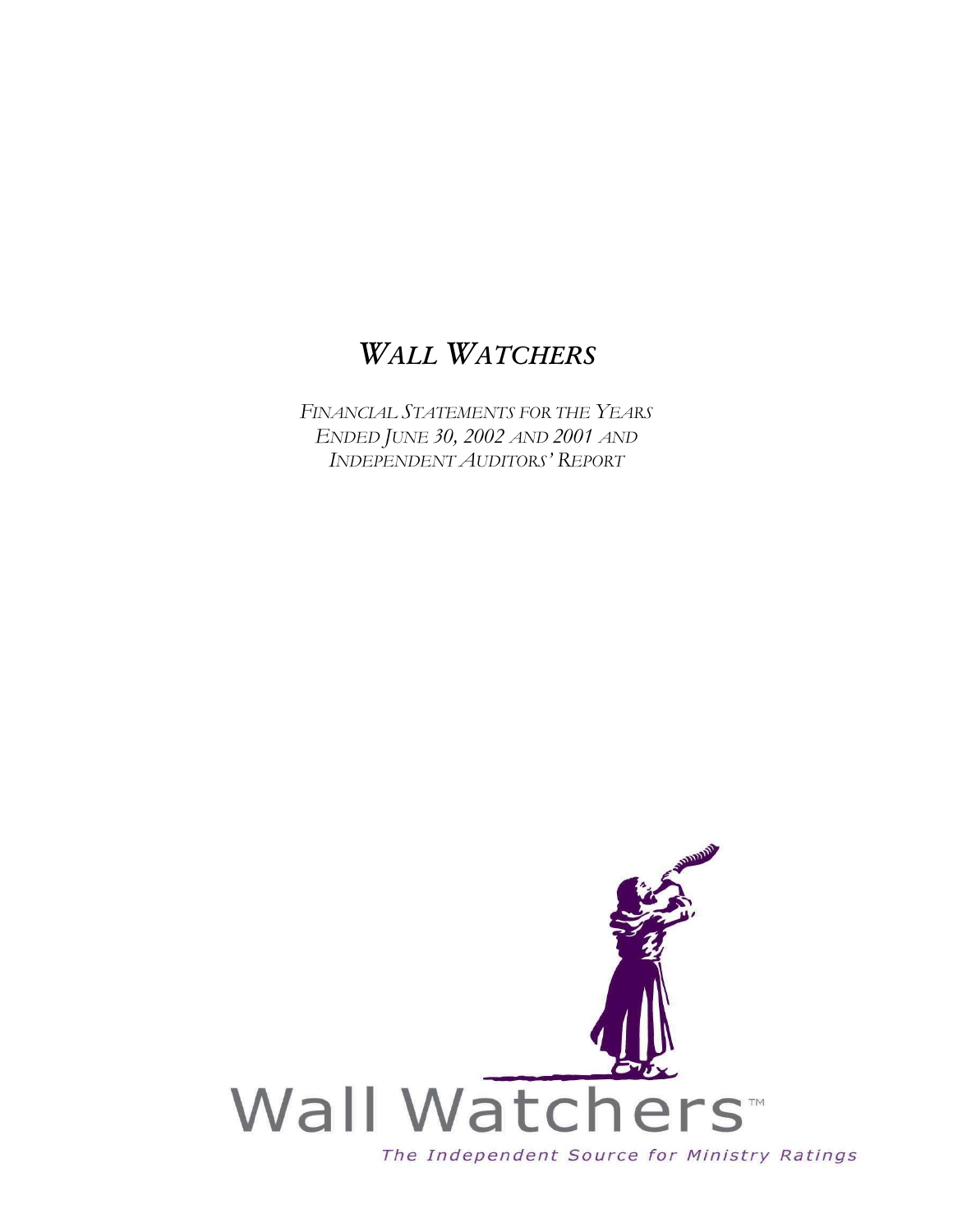# **WALL WATCHERS** Table of Contents<br>June 30, 2002 and 2001

| <b>Audited Financial Statements:</b> |  |
|--------------------------------------|--|
|                                      |  |
|                                      |  |
|                                      |  |
|                                      |  |
|                                      |  |

Page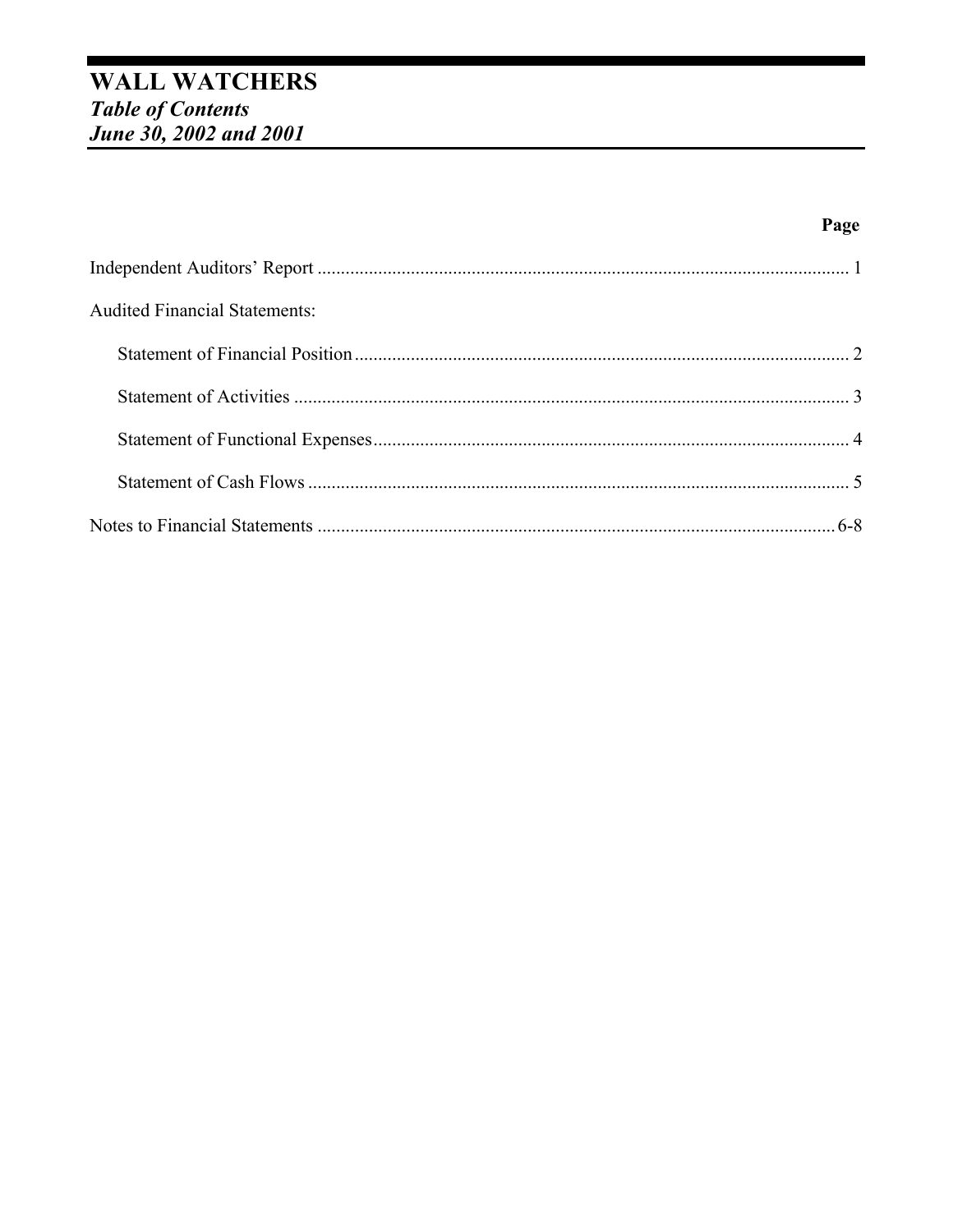### *C. DEWITT FOARD & COMPANY, P.A.*

*CERTIFIED PUBLIC ACCOUNTANTS 128 SOUTH TRYON STREET* • *SUITE 1700* • *FIRST CITIZENS BANK PLAZA CHARLOTTE, NORTH CAROLINA 28202 PHILLIP G. WILSON TELEPHONE: 704-372-1515* • *FACSIMILE: 704-372-6066 TERRY W. LANCASTER*

#### **INDEPENDENT AUDITORS' REPORT**

To the Board of Directors of Wall Watchers Matthews, North Carolina

We have audited the accompanying statements of financial position of Wall Watchers, (a not-for-profit organization) as of June 30, 2002, and the related statements of activities, functional expenses, and cash flows for the year then ended. These financial statements are the responsibility of the management of Wall Watchers. Our responsibility is to express an opinion on these financial statements based on our audit. The prior-year summarized comparative information has been derived from the Organization's 2001 financial statements, which were audited by Greer & Walker, LLP, and in their report dated July 25, 2001, they expressed an unqualified opinion on those financial statements.

We conducted our audit in accordance with U.S. generally accepted auditing standards. Those standards require that we plan and perform the audit to obtain reasonable assurance about whether the financial statements are free of material misstatement. An audit includes examining, on a test basis, evidence supporting the amounts and disclosures in the financial statements. An audit also includes assessing the accounting principles used and significant estimates made by management, as well as evaluating the overall financial statement presentation. We believe that our audit provides a reasonable basis for our opinion.

In our opinion, the financial statements referred to above present fairly, in all material respects, the financial position of Wall Watchers, as of June 30, 2002, and the results of its operations and its cash flows for the year then ended in conformity with U.S. generally accepted accounting principles.

C. Denlitt Fand & Congrang, P.A.

August 20, 2002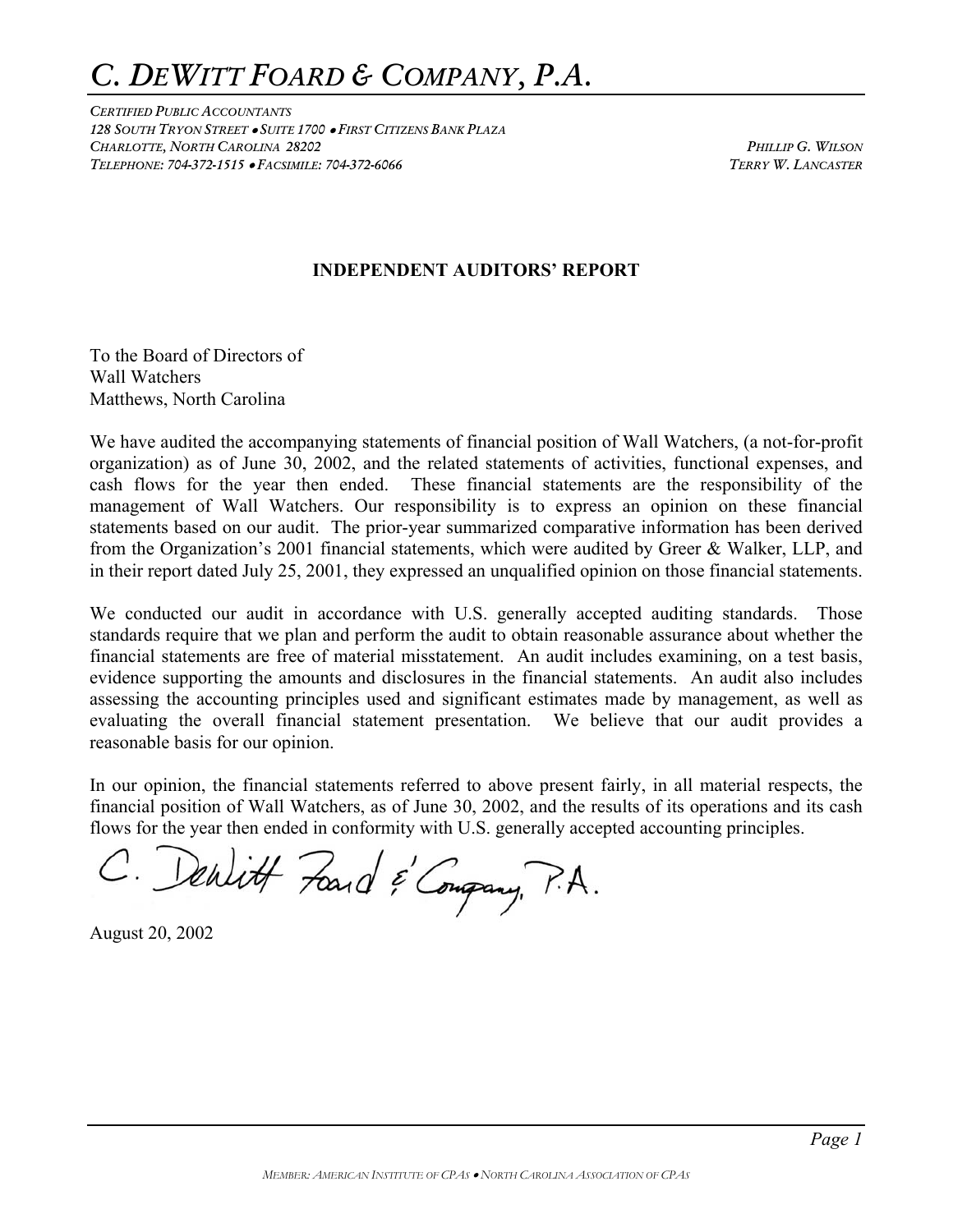*Statement of Financial Position June 30, 2002 and 2001*

|                                                                       | June 30,                |               |  |
|-----------------------------------------------------------------------|-------------------------|---------------|--|
|                                                                       | 2002                    | 2001          |  |
| <b>ASSETS</b>                                                         |                         |               |  |
| <b>Current Assets:</b>                                                |                         |               |  |
| Cash and equivalents                                                  | \$<br>163,824           | \$<br>51,315  |  |
| Marketable securities                                                 | 6,635                   | 47,271        |  |
| Prepaid expenses                                                      | 2,883                   | 4,129         |  |
| Deposits                                                              | 250                     | 1,100         |  |
| <b>Total Current Assets</b>                                           | 173,592                 | 103,815       |  |
| <b>Noncurrent Assets:</b>                                             |                         |               |  |
| Property, net of accumulated depreciation<br>of \$31,768 and \$20,425 | 13,684                  | 22,113        |  |
| System development costs, net of accumulated                          |                         |               |  |
| amortization of \$80,207 and \$40,267                                 | 39,613                  | 79,553        |  |
| <b>Total Noncurrent Assets</b>                                        | 53,297                  | 101,666       |  |
| <b>TOTAL ASSETS</b>                                                   | 226,889<br><sup>8</sup> | 205,481<br>\$ |  |
| <b>LIABILITIES AND NET ASSETS</b>                                     |                         |               |  |
| <b>Current Liabilities:</b>                                           |                         |               |  |
| Accounts payable                                                      | \$<br>2,649             | \$<br>2,235   |  |
| <b>Accrued liabilities</b>                                            | 13,907                  | 10,004        |  |
| <b>Total Current Liabilities</b>                                      | 16,556                  | 12,239        |  |
| Noncurrent Liabilities:                                               |                         |               |  |
| Deferred compensation                                                 | 3,559                   | 12,414        |  |
| Net Assets:                                                           |                         |               |  |
| Unrestricted                                                          | 206,774                 | 180,828       |  |
| TOTAL LIABILITIES AND NET ASSETS                                      | 226,889<br>\$           | \$<br>205,481 |  |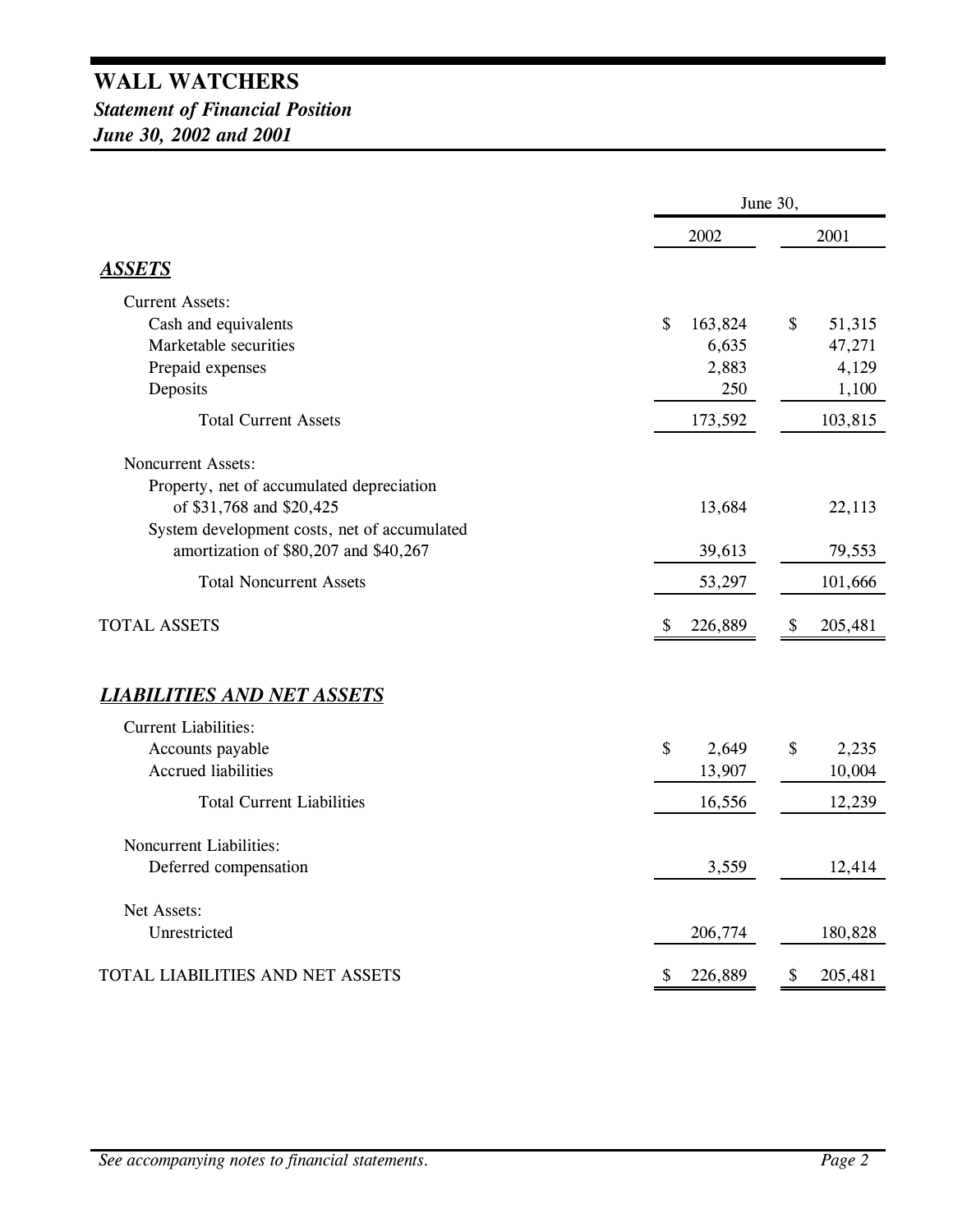|                                           | Year Ended June 30,       |                           |  |
|-------------------------------------------|---------------------------|---------------------------|--|
|                                           | 2002                      | 2001                      |  |
| <b>SUPPORT AND REVENUE</b>                |                           |                           |  |
| Contributions<br>Investment income (loss) | \$<br>485,265<br>(2, 483) | \$<br>97,665<br>(22, 971) |  |
| <b>Total Support and Revenue</b>          | 482,782                   | 74,694                    |  |
| <b>EXPENSES</b>                           |                           |                           |  |
| Program services                          | 313,355                   | 324,962                   |  |
| Management and general                    | 130,359                   | 133,215                   |  |
| Fundraising                               | 13,122                    | 45,853                    |  |
| <b>Total Expenses</b>                     | 456,836                   | 504,030                   |  |
| <b>CHANGE IN NET ASSETS</b>               | 25,946                    | (429, 336)                |  |
| NET ASSETS, BEGINNING                     | 180,828                   | 610,164                   |  |
| NET ASSETS, ENDING                        | 206,774<br>\$             | 180,828<br>\$             |  |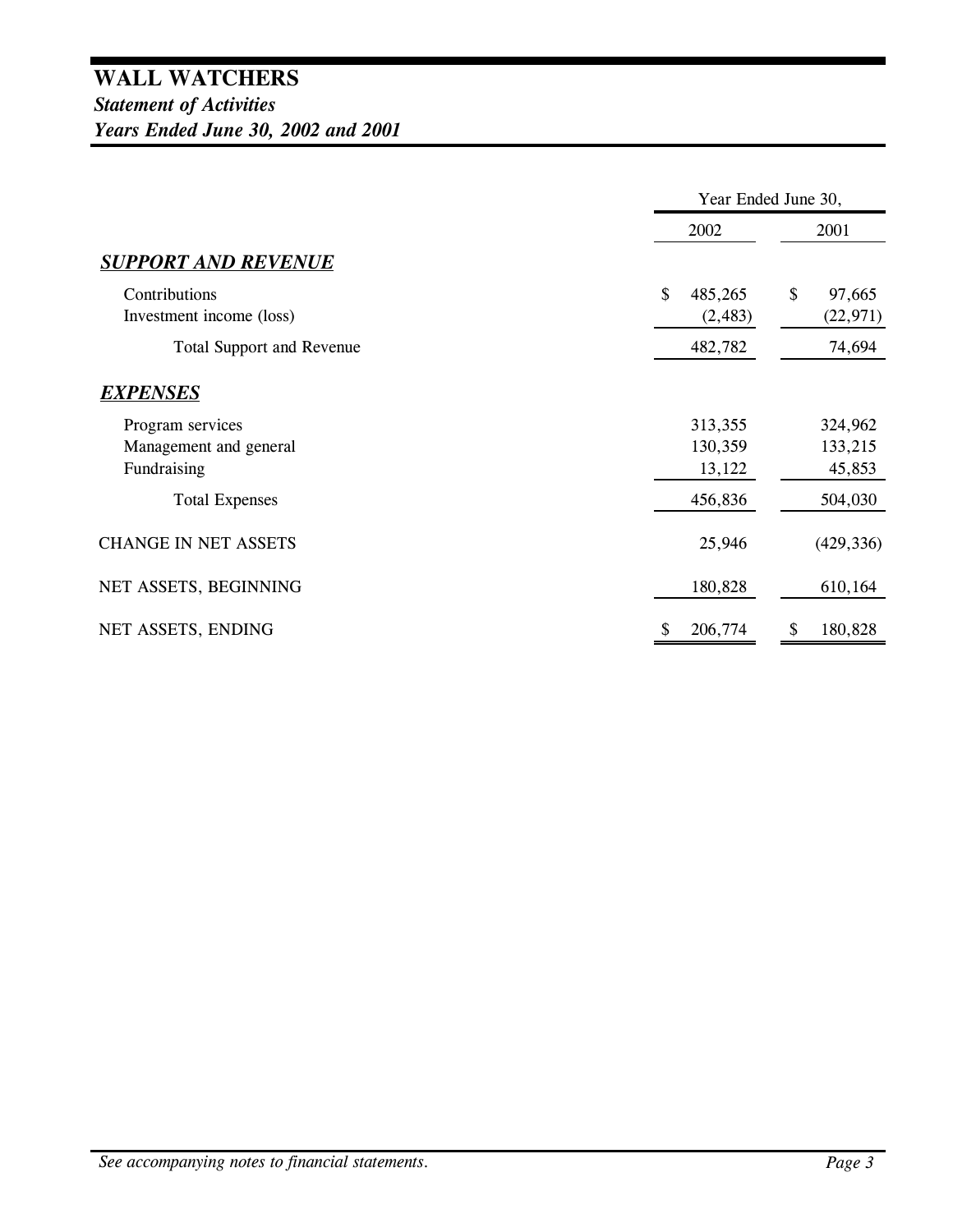#### *Statement of Functional Expenses*

*Years Ended June 30, 2002 and 2001*

|                                                                                 | Year Ended June 30, 2002                    |                                            |                                          |                                               |                            | Year Ended June 30, 2001                 |                       |                                            |
|---------------------------------------------------------------------------------|---------------------------------------------|--------------------------------------------|------------------------------------------|-----------------------------------------------|----------------------------|------------------------------------------|-----------------------|--------------------------------------------|
|                                                                                 | Program<br>Services                         | Management<br>and General                  | Fundraising                              | <b>TOTAL</b>                                  | Program<br><b>Services</b> | Management<br>and General                | Fundraising           | <b>TOTAL</b>                               |
| <b>PERSONNEL</b>                                                                |                                             |                                            |                                          |                                               |                            |                                          |                       |                                            |
| Salaries and wages<br>Payroll taxes<br><b>Benefits</b><br>Deferred compensation | 176,158<br>S<br>11,356<br>17,389<br>(3,979) | \$<br>69,114<br>5,872<br>6,954<br>(2, 538) | \$<br>10,213<br>790<br>1,020<br>(2, 338) | 255,485<br>\$<br>18,018<br>25,363<br>(8, 855) | 208,352<br>\$<br>15,480    | \$<br>43,123<br>3,681<br>23,782<br>3,676 | \$<br>32,740<br>2,553 | 284,215<br>\$<br>21,714<br>23,782<br>3,676 |
| <b>Total Personnel</b>                                                          | 200,924                                     | 79,402                                     | 9,685                                    | 290,011                                       | 223,832                    | 74,262                                   | 35,293                | 333,387                                    |
| <b>OTHER EXPENSES</b>                                                           |                                             |                                            |                                          |                                               |                            |                                          |                       |                                            |
| Editor                                                                          | 15,000                                      |                                            |                                          | 15,000                                        | 15,500                     |                                          |                       | 15,500                                     |
| Recruitment                                                                     | 333                                         | 255                                        | 280                                      | 868                                           | 637                        | 1,101                                    |                       | 1,738                                      |
| Employee training                                                               | 273                                         | 998                                        | $\overline{\phantom{0}}$                 | 1,271                                         |                            | 1,943                                    |                       | 1,943                                      |
| Employee resources                                                              | 283                                         |                                            | 30                                       | 313                                           | 2,446                      | $\sim$                                   | 1,401                 | 3,847                                      |
| Web site promotion                                                              | 4,509                                       |                                            |                                          | 4,509                                         | 14,439                     |                                          |                       | 14,439                                     |
| Technology services                                                             | 7,526                                       | 655                                        | $\overline{a}$                           | 8,181                                         | 5,109                      | 3,083                                    |                       | 8,192                                      |
| Conferences and meetings                                                        |                                             | 549                                        |                                          | 549                                           | 945                        | $\overline{\phantom{a}}$                 | 400                   | 1,345                                      |
| Travel and meals                                                                | 1,335                                       | 1,057                                      | 236                                      | 2,628                                         | 2,586                      | 4,467                                    | 3,618                 | 10,671                                     |
| Rent and occupancy costs                                                        | 25,710                                      | 10,748                                     | 1,509                                    | 37,967                                        | 19,350                     | 9,675                                    | 3,225                 | 32,250                                     |
| <b>Utilities</b>                                                                | 2,711                                       | 1,084                                      | 159                                      | 3,954                                         | 2,769                      | 1,385                                    | 461                   | 4,615                                      |
| Telephone<br>Insurance                                                          | 4,793<br>$\overline{a}$                     | 1,433<br>3,875                             | 210                                      | 6,436<br>3,875                                | 3,598                      | 1,798<br>2,876                           | 600<br>$\overline{a}$ | 5,996                                      |
| Office and computer supplies                                                    | 1,397                                       | 5,796                                      | $\overline{\phantom{0}}$<br>23           | 7,216                                         | $\sim$                     | 7,501                                    |                       | 2,876<br>7,501                             |
| Printing and publications                                                       |                                             | 1,334                                      | 465                                      | 1,799                                         | 689                        | 1,324                                    |                       | 2,013                                      |
| Postage and shipping                                                            | 38                                          | 937                                        | $\overline{a}$                           | 975                                           | 134                        | 804                                      |                       | 938                                        |
| Dues and subscriptions                                                          | 95                                          | 1,438                                      |                                          | 1,533                                         | 100                        | 1,511                                    |                       | 1,611                                      |
| Professional fees                                                               |                                             | 16,020                                     |                                          | 16,020                                        |                            | 7,725                                    | 750                   | 8,475                                      |
| Depreciation and amortization                                                   | 47,717                                      | 3,110                                      | 456                                      | 51,283                                        | 32,498                     | 11,576                                   |                       | 44,074                                     |
| Miscellaneous                                                                   | 711                                         | 1,668                                      | 69                                       | 2,448                                         | 330                        | 2,184                                    | 105                   | 2,619                                      |
|                                                                                 |                                             |                                            |                                          |                                               |                            |                                          |                       |                                            |
| <b>Total Other Expenses</b>                                                     | 112,431                                     | 50,957                                     | 3,437                                    | 166,825                                       | 101,130                    | 58,953                                   | 10,560                | 170,643                                    |
| <b>TOTAL EXPENSES</b>                                                           | \$<br>313,355                               | \$<br>130,359                              | 13,122                                   | 456,836<br>\$                                 | 324,962<br>S               | 133,215<br>S.                            | \$<br>45,853          | 504,030                                    |

*See accompanying notes to financial statements. Page 4*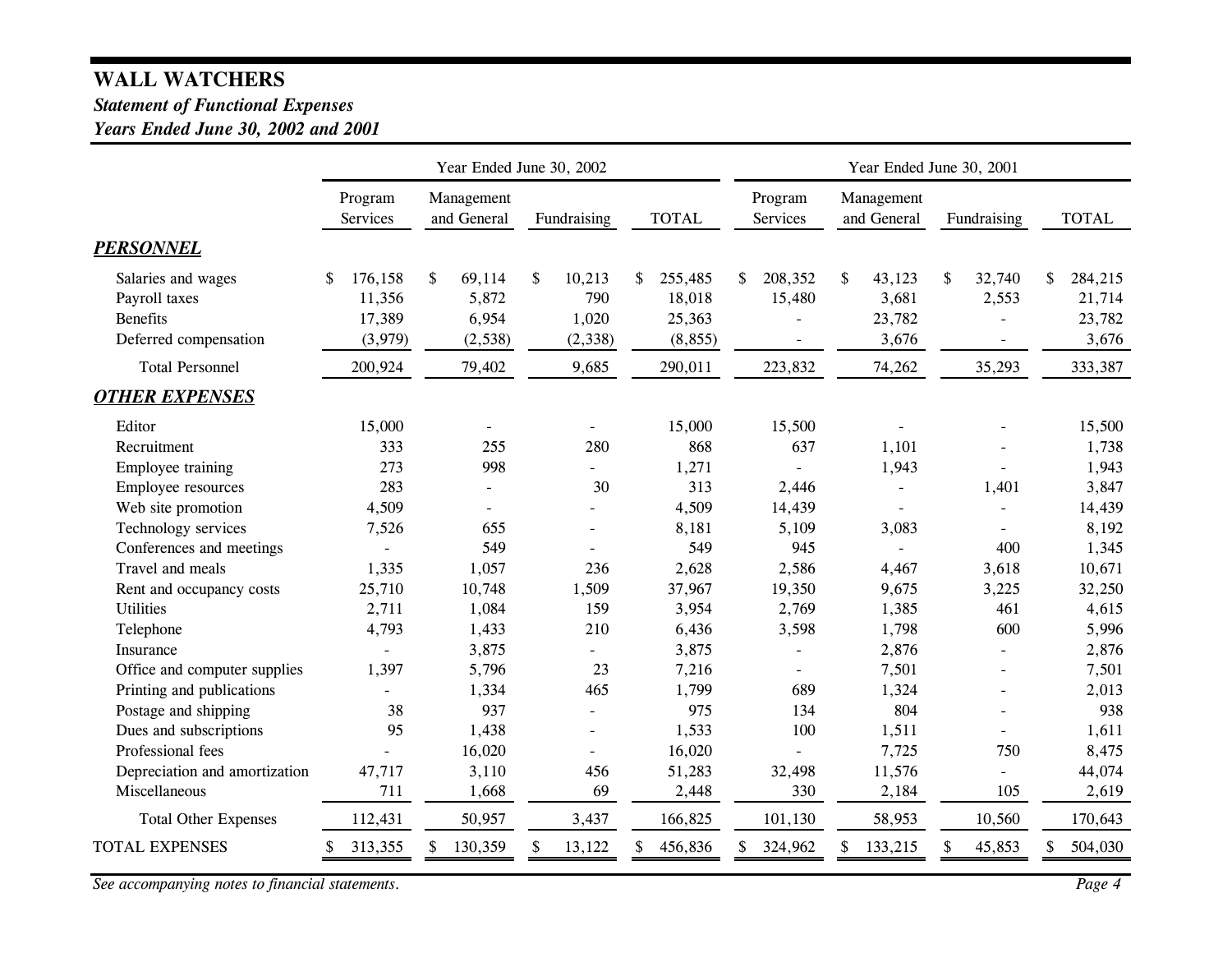*Statement of Cash Flows Years Ended June 30, 2002 and 2001*

|                                                   | Year Ended June 30, |                  |  |
|---------------------------------------------------|---------------------|------------------|--|
|                                                   | 2002                | 2001             |  |
| <b>OPERATING ACTIVITIES</b>                       |                     |                  |  |
| Change in net assets                              | \$<br>25,946        | \$<br>(429, 336) |  |
| Adjustments to reconcile change in net assets to  |                     |                  |  |
| net cash provided (used) by operating activities: |                     |                  |  |
| Depreciation and amortization                     | 51,283              | 44,074           |  |
| Realized and unrealized loss on investments       | 3,437               | 32,513           |  |
| (Increase) decrease in operating assets:          |                     |                  |  |
| Prepaid expenses and deposits                     | 2,096               | (1, 595)         |  |
| Increase (decrease) in operating liabilities:     |                     |                  |  |
| Accounts payable and accrued liabilities          | 4,317               | 2,065            |  |
| Deferred compensation                             | (8, 855)            | 3,676            |  |
| Net Cash Flows from Operating Activities          | 78,224              | (348, 603)       |  |
| <b>INVESTING ACTIVITIES</b>                       |                     |                  |  |
| Purchases of marketable securities                | (25, 822)           | (4,199,260)      |  |
| Proceeds from sales of marketable securities      | 63,021              | 4,189,484        |  |
| Purchases of property                             | (2,914)             | (13,029)         |  |
| Investment in system development costs            |                     | (42, 632)        |  |
| Net Cash Flows from Investing Activities          | 34,285              | (65, 437)        |  |
| <b>CHANGE IN CASH</b>                             | 112,509             | (414, 040)       |  |
| CASH AND EQUIVALENTS, BEGINNING                   | 51,315              | 465,355          |  |
| CASH AND EQUIVALENTS, ENDING                      | 163,824<br>\$       | \$<br>51,315     |  |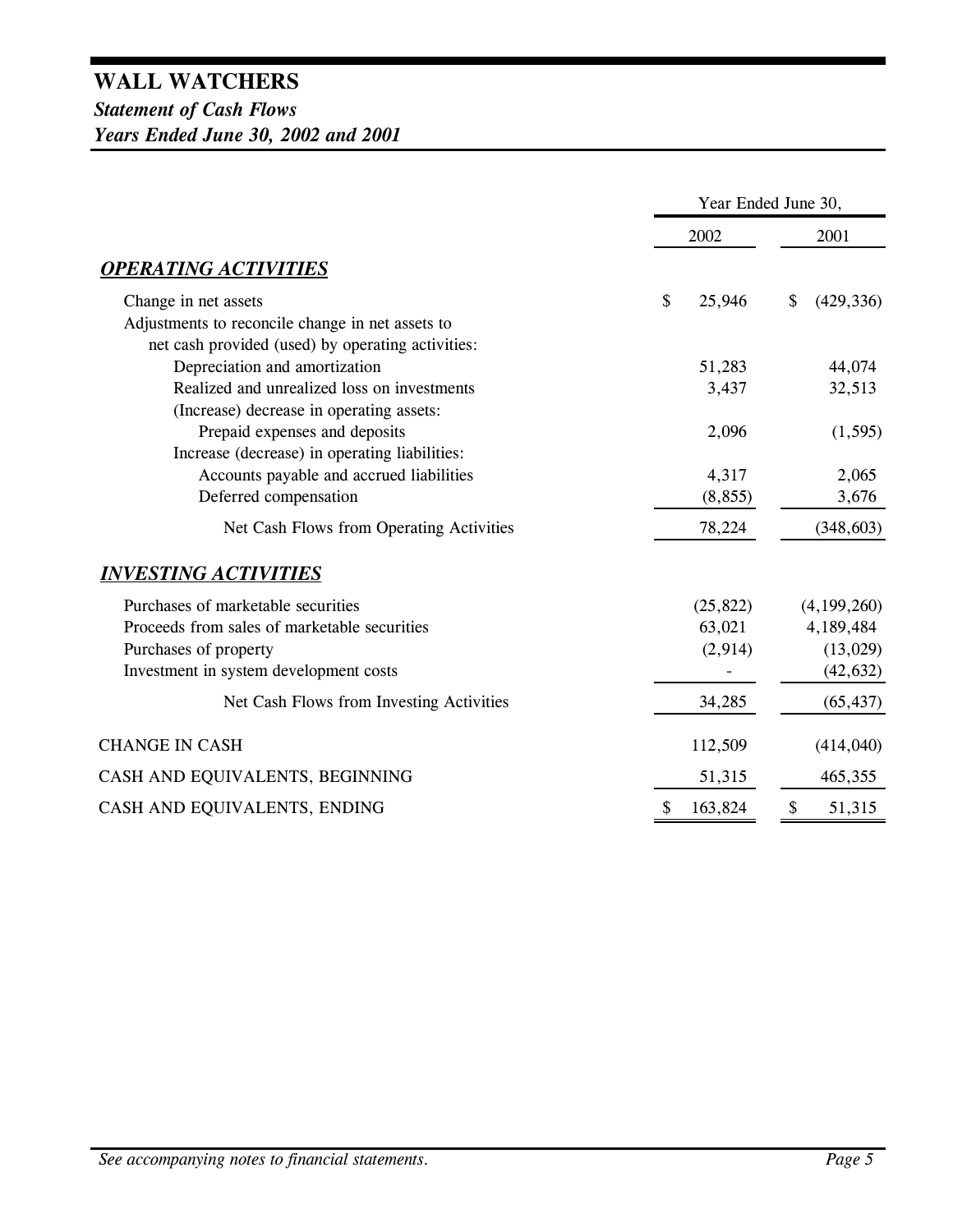#### **NOTE 1 - SUMMARY OF OPERATIONS**

#### *Operations*

Wall Watchers, a North Carolina not-for-profit corporation, is a nonprofit Christian ministry established in July 1998 to promote the Biblical principles of stewardship and help people apply those principles in their lives. Wall Watchers is an information intermediary; it collects, processes and disseminates information, primarily to help donors make better informed giving decisions, but also to promote Christian stewardship in general. During the fiscal year ended June 30, 2002, Wall Watchers continued to carry out this mission by conducting research on more than 400 Christian ministries, developing the databases and web sites used to capture and convey this research, and promoting Wall Watchers' products and mission to the public.

Wall Watchers currently operates two programs to accomplish its purpose:

MinistryWatch.com – Through a searchable database contained on the web site, www.ministrywatch.com, Wall Watchers provides free informational profiles of Christian ministries. These profiles contain descriptions, organization details, summarized financial information, ratings, qualitative research and analysis, and other tools to help users learn more about individual ministries. The independent evaluations found on MinistryWatch.com are intended primarily as a service to donors. Information is obtained through contact with the ministries and through the research efforts of the Wall Watcher's analysts.

thegoodsteward.com – Through the web site www.thegoodsteward.com, Wall Watchers provides a centralized source of written articles and interactive tools through which the public can be encouraged and educated in the many areas of Biblical stewardship. Wall Watchers publishes or republishes articles written by numerous authors on topics ranging from financial matters to life stewardship.

#### **NOTE 2 - SUMMARY OF SIGNIFICANT ACCOUNTING POLICIES**

#### *Contributions*

Wall Watchers accounts for contributions in accordance with Statement of Financial Accounting Standards (SFAS) No. 116, *Accounting for Contributions Received and Contributions Made.* Accordingly, Wall Watchers reports gifts of cash and other assets as restricted support if they are received with donor stipulations that limit the use of the donated assets. As permitted under SFAS No. 116, Wall Watchers has adopted a policy that all temporarily restricted contributions utilized by yearend are recorded as unrestricted support.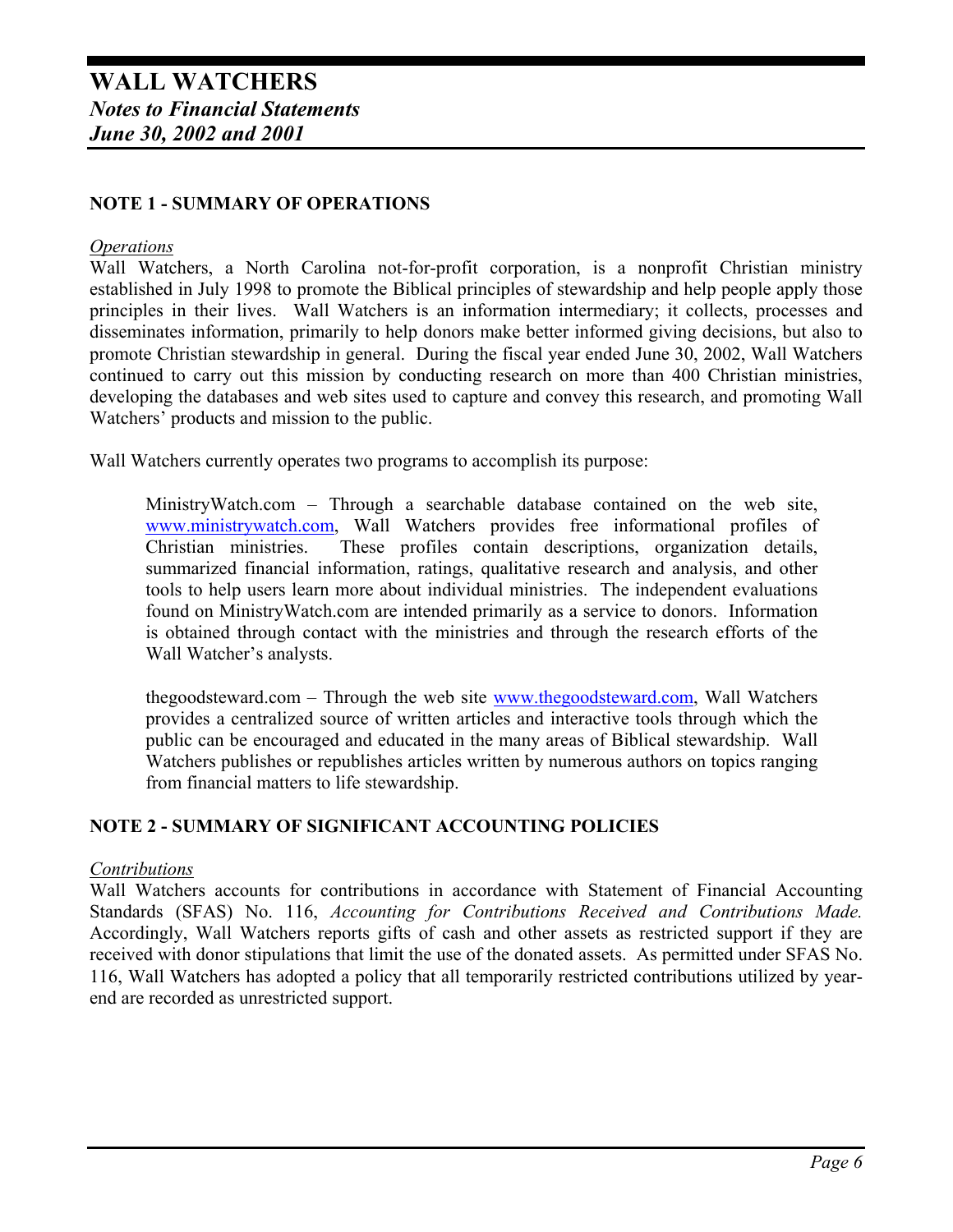#### **NOTE 2 - SUMMARY OF SIGNIFICANT ACCOUNTING POLICIES, continued**

#### *Basis of presentation*

The financial statements have been prepared on the accrual basis of accounting in conformity with Statement of Financial Accounting Standards (SFAS) No. 117, *Financial Statements of Not-for-Profit Organizations.* Under SFAS No. 117, Wall Watchers is required to report information regarding its financial position and activities according to three classes of net assets: unrestricted net assets, temporarily restricted net assets, and permanently restricted net assets. As of June 30, 2002 and 2001, Wall Watchers had no permanently restricted net assets and no remaining temporarily restricted net assets.

#### *Cash and equivalents*

Cash and equivalents consists of cash on hand, cash in banks, certificates of deposit with an original maturity of 90 days or less, and money market funds.

#### *Property*

Property consists of office furniture, equipment, and computers and is recorded at cost if purchased or fair value if donated. Depreciation is computed using the straight-line method with no salvage values over the estimated useful lives of the related assets, which vary from three to eight years.

#### *System development costs*

Costs of developing the web sites, databases and systems to allow Wall Watchers to carry out its intended purpose have been capitalized and are amortized using the straight-line method over a period of three years.

#### *Donated services*

A number of volunteers, including members of the Board of Directors, contribute significant amounts of time to Wall Watchers. The value of this contributed time generally does not meet the criteria for recognition of contributed services and, accordingly, is not reflected as support in the accompanying financial statements.

#### *Allocation of expenses*

Expenses of Wall Watchers are reported on the functional basis in the statements of activities. Accordingly, expenses are allocated to program services, management and general, or fundraising according to the function benefited.

#### *Federal income tax status*

Wall Watchers is exempt from Federal income tax on its exempt function income under Internal Revenue Code Section  $501(c)(3)$ . Wall Watchers is classified as other than a private foundation as defined by Section 509(a) of the Internal Revenue Code.

#### *Use of estimates*

The preparation of financial statements in conformity with U.S. generally accepted accounting principles requires management to make estimates and assumptions that affect certain reported amounts and disclosures. Therefore, actual results could be different from those estimates.